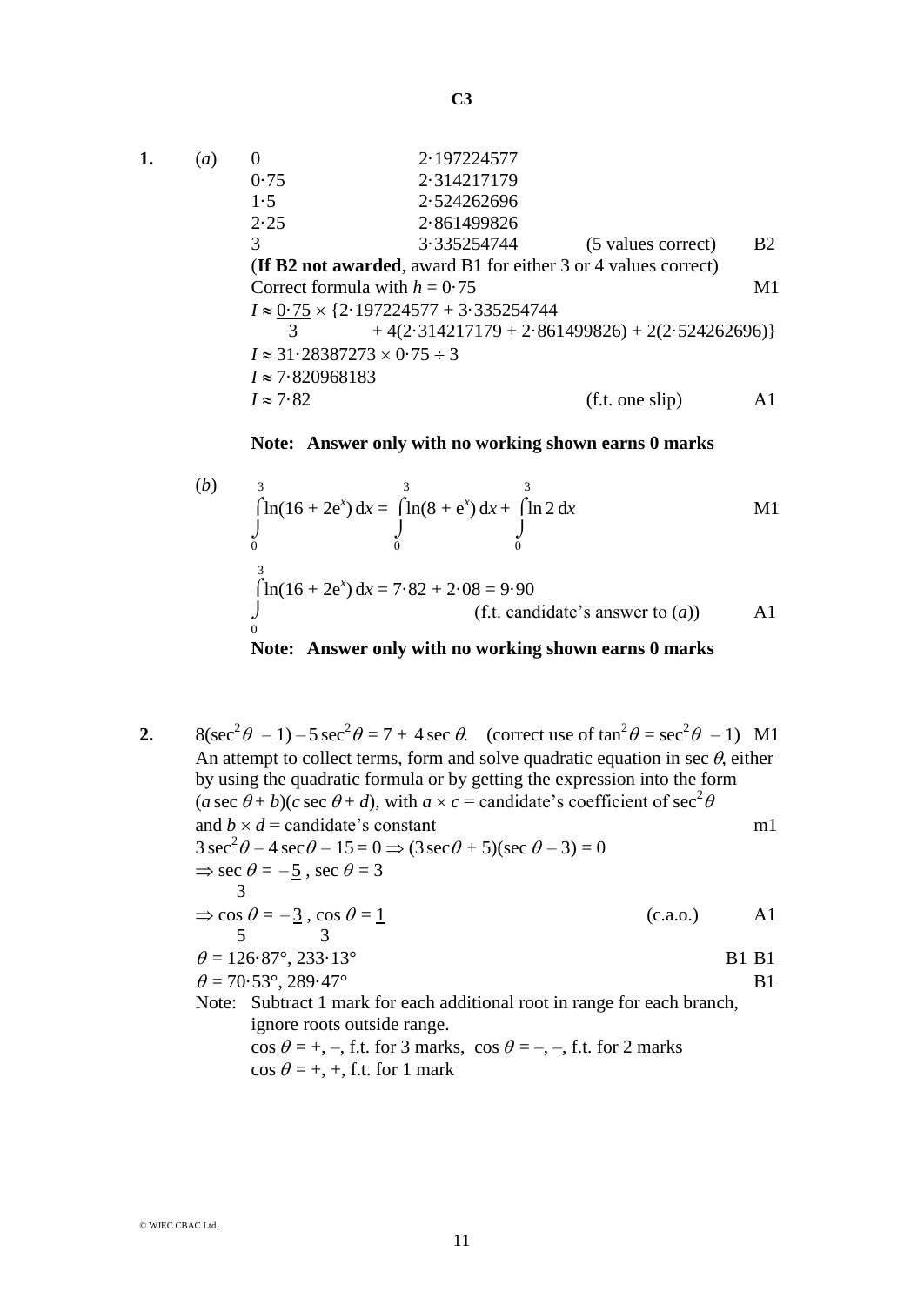3. (a) 
$$
\frac{d(y^4)}{dx} = 4y^3 \frac{dy}{dx}
$$
 B1

$$
\frac{d(8xy^2)}{dx} = (8x)(2y)\frac{dy}{dx} + 8y^2
$$
 B1

$$
\frac{d}{dx}(2x^2) = 4x, \quad \frac{d}{dx}(9) = 0
$$

$$
\frac{dy}{dx} = \frac{x - 2y^2}{y^3 + 4xy}
$$
 (convincing) (c.a.o.) B1

(b) 
$$
\frac{dy}{dx} = 0 \Rightarrow x = 2y^2
$$

Substitute 
$$
2y^2
$$
 for x in equation of C  
\n $9y^4 + 9 = 0$  (o.e.) (c.a.o.) A1  
\n $9y^4 + 9 > 0$  for any real y (o.e.) and thus no such point exists A1

4. candidate's 
$$
x
$$
-derivative =  $2e^t$ 

\n2. Evaluate's  $y$ -derivative =  $-8e^{-t} + 3e^t$ 

\n3. By the equation of the equation:

\n4. Find the equation:

\n5. A 1

\n5. A 2

\n6. a 1

\n7. A 3

\n8. a 2

\n9. a 3

\n10. a 1

\n11. A 2

\n12. B 3

\n13. B 4

\n14. B 5

\n15. A 6

\n16. B 7

\n17. B 8

\n18. A 9

\n19. A 1

\n10. B 1

\n11. B 1

\n12. B 2

\n13. A 3

\n14. B 4

\n15. A 4

\n16. B 5

\n17. B 6

\n18. A 5

\n19. A 6

\n10. B 7

\n11. B 8

\n12. B 9

\n13. A 1

\n14. B 1

\n15. A 1

\n16. B 1

\n17. B 2

\n18. A 3

\n19. B 4

\n10. B 5

\n11. B 6

\n12. B 7

\n13. A 1

\n14. B 1

\n15. A 1

\n16. B 1

\n17. B 2

\n18. A 1

\n19. B 1

\n10. B 2

\n11. B 3

\n12. B 4

\n13. A 1

\n14. B 4

\n15. A 1

\n16. B 1

\n17. B 2

\n18. A 1

\n19. B 1

\n10. B 1

\

Putting candidate's  $\underline{dy} = -1$ , rearranging and obtaining either an equation in  $\frac{d}{dx}$ *t*

**both** 
$$
e^t
$$
 and  $e^{-t}$ , or an equation in  $e^{2t}$ , or an equation in  $e^{-2t}$ .  
\n**Either**  $e^{2t} = \frac{8}{5}$  or  $e^{-2t} = \frac{5}{8}$ 

(f.t. one numerical slip in candidate's derived expression for  $\frac{dy}{dx}$ ) A1 d*x*

$$
t = 0.235
$$
 (c.a.o.) A1

5. (a) 
$$
\frac{d[\ln(3x^2 - 2x - 1)]}{dx} = \frac{ax + b}{3x^2 - 2x - 1}
$$
 (including  $a = 0, b = 1$ ) M1

$$
\frac{d[\ln(3x^2 - 2x - 1)]}{dx} = \frac{6x - 2}{3x^2 - 2x - 1}
$$

$$
6x - 2 = 8x(3x2 - 2x - 1)
$$
 (o.e.) (f.t. candidate's *a*, *b*) A1  
12x<sup>3</sup> - 8x<sup>2</sup> - 7x + 1 = 0 (conving) A1

(b) 
$$
x_0 = -0.6
$$
  
\n $x_1 = -0.578232165$  ( $x_1$  correct, at least 4 places after the point) B1  
\n $x_2 = -0.582586354$   
\n $x_3 = -0.581770386$   
\n $x_4 = -0.581925366 = -0.5819$  ( $x_4$  correct to 4 decimal places) B1  
\nLet  $g(x) = 12x^3 - 8x^2 - 7x + 1$   
\nAn attempt to check values or signs of  $g(x)$  at  $x = -0.58185$ ,  
\n $x = -0.58195$   
\n $g(-0.58185) = 7.35 \times 10^{-4}$ ,  $g(-0.58195) = -7.15 \times 10^{-4}$  A1  
\nChange of sign  $\Rightarrow \alpha = -0.5819$  correct to four decimal places A1

© WJEC CBAC Ltd.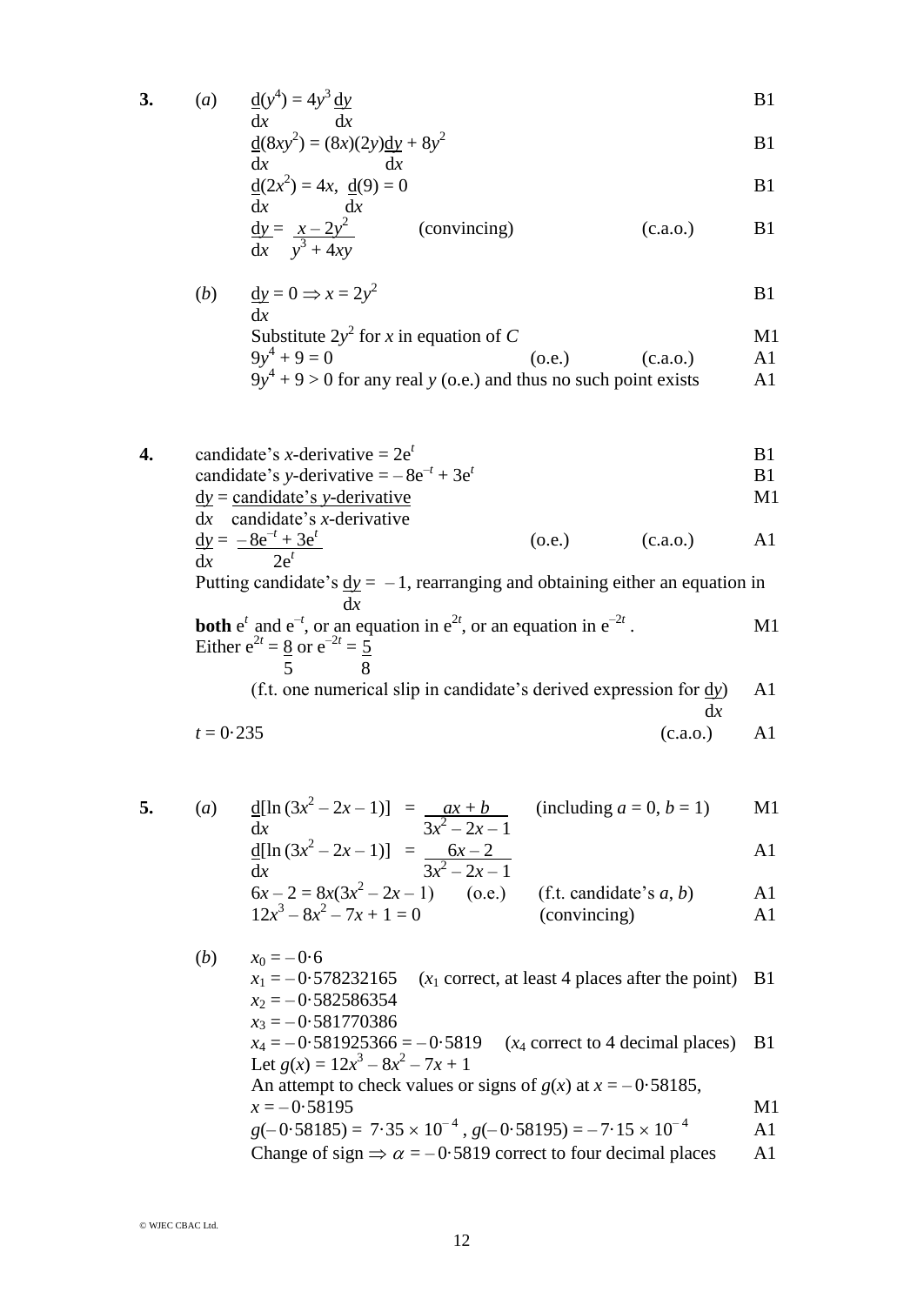6. (a) (i) 
$$
\frac{dy}{dx} = -\frac{1}{4} \times (9 - 4x^5)^{-5/4} \times f(x)
$$
 (f(x)  $\neq$ 1)  
\n $\frac{dy}{dx} = -\frac{1}{4} \times (9 - 4x^5)^{-5/4} \times (-20x^4)$   
\n $\frac{dy}{dx} = 5x^4 \times (9 - 4x^5)^{-5/4}$  A1

(ii) 
$$
\frac{dx}{dx} = \frac{(7 - x^3) \times f(x) - (3 + 2x^3) \times g(x)}{(7 - x^3)^2} \qquad (f(x), g(x) \neq 1) \qquad \text{M1}
$$

$$
\frac{dy}{dx} = \frac{(7 - x^3) \times 6x^2 - (3 + 2x^3) \times (-3x^2)}{(7 - x^3)^2}
$$

$$
\frac{dy}{dx} = \frac{51x^2}{(7 - x^3)^2}
$$
 (c.a.o.) A1

(*b*) (i)



(ii) 
$$
x = \sin y \Rightarrow \frac{dx}{dx} = \cos y
$$
 B1

$$
\frac{dx}{dy} = \pm \sqrt{(1 - \sin^2 y)}
$$
 B1

The +ive sign is chosen because the graph shows the gradient to be positive E1

$$
\frac{dx}{dv} = \sqrt{1 - x^2}
$$
 B1

$$
\frac{dy}{dx} = \frac{1}{\sqrt{1 - x^2}}
$$

© WJEC CBAC Ltd.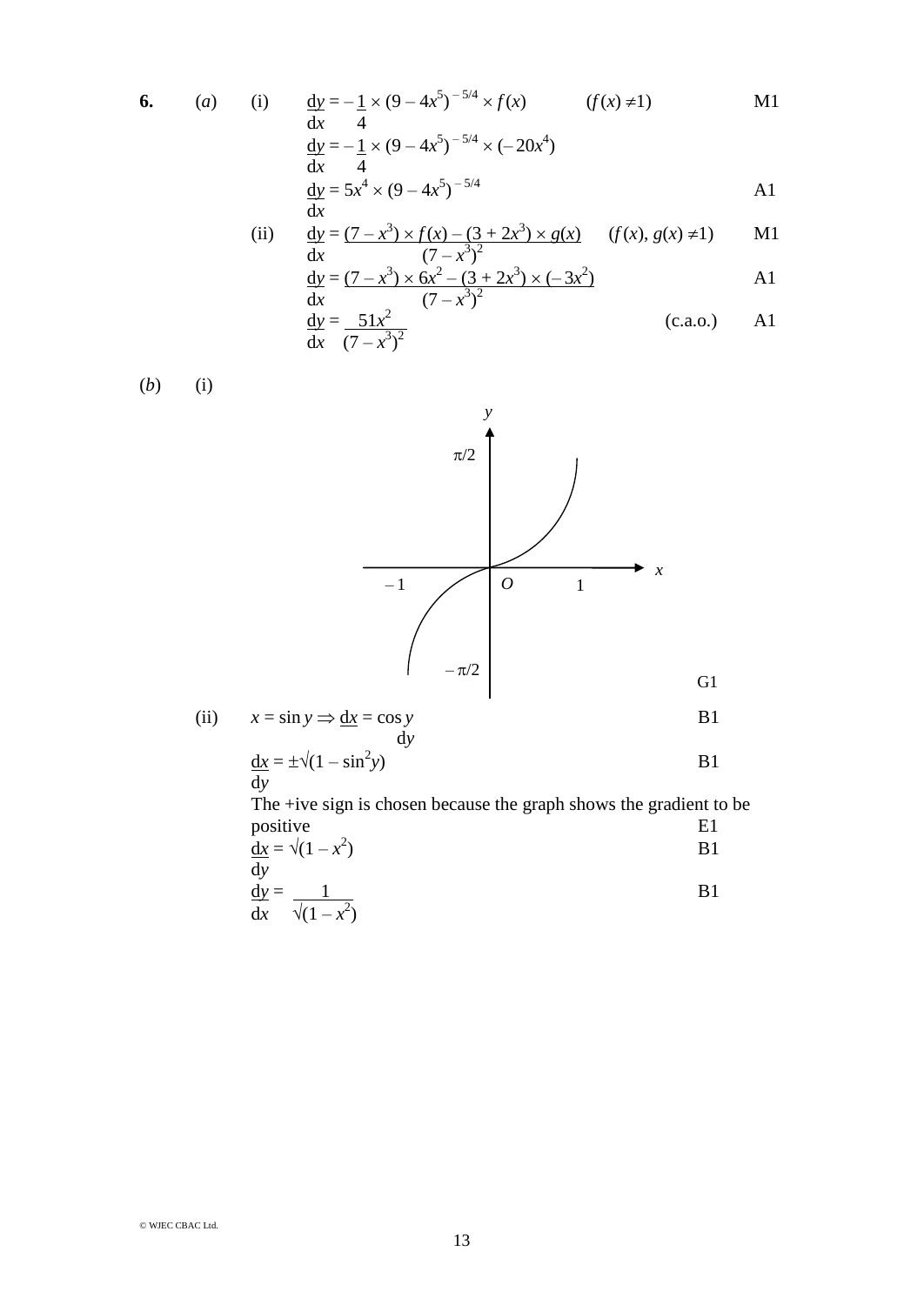$$
'.\qquad(\iota
$$

7. (a) (i) 
$$
\int \cos(2-5x) dx = k \times \sin(2-5x) + c
$$
  
\n $\int (k = 1, \frac{1}{5}, -5, -\frac{1}{5})$  M1  
\n $\int \cos(2-5x) dx = -\frac{1}{5} \times \sin(2-5x) + c$  A1

(ii) 
$$
\int_{C} \frac{4}{e^{3x-2}} dx = k \times 4 \times e^{2-3x} + c
$$
  $(k = 1, -3, \frac{1}{3} - \frac{1}{3})$  M1

$$
\int \frac{4}{e^{3x-2}} dx = -\frac{4}{3} \times e^{2-3x} + c
$$

(iii) 
$$
\int \frac{5}{\sqrt{1/6x - 3}} dx = k \times 5 \times \ln|\frac{1}{6x} - 3| + c \qquad (k = 1, \frac{1}{6}, 6) \qquad \text{M1}
$$

$$
\int \frac{5}{1/6x - 3} dx = 30 \times \ln|^{1}/6x - 3| + c
$$
 A1

## **Note: The omission of the constant of integration is only penalised once**.

(b) 
$$
\int_{0}^{2\pi} (4x+1)^{1/2} dx = k \times \frac{(4x+1)^{3/2}}{3/2}
$$
 (k = 1, 4, <sup>1</sup>/<sub>4</sub>) M1

$$
\int_{2}^{6} (4x+1)^{1/2} dx = \left[ \frac{1}{4} \times \frac{(4x+1)^{3/2}}{3/2} \right]_{2}^{6}
$$

A correct method for substitution of limits in an expression of the form  $m \times (4x + 1)^{3/2}$  M1

$$
\int_{2}^{6} (4x+1)^{1/2} dx = \frac{125}{6} - \frac{27}{6} = \frac{98}{6} = 16.33
$$

(f.t. only for solutions of  $392$  and  $1568$  from  $k = 1$ , 4 respectively) A1 6 6

## **Note: Answer only with no working shown earns 0 marks**

| 8. | (a) | Choice of $a, b$ , with one positive and one negative and one side |                                           |          |    |  |
|----|-----|--------------------------------------------------------------------|-------------------------------------------|----------|----|--|
|    |     | correctly evaluated                                                |                                           |          |    |  |
|    |     | Both sides of identity evaluated correctly                         |                                           |          |    |  |
|    | (b) | Trying to solve $3x - 2 = 7x$                                      |                                           |          | M1 |  |
|    |     | Trying to solve $3x - 2 = -7x$<br>M1                               |                                           |          |    |  |
|    |     | $x = -0.5$ , $x = 0.2$                                             | (both values)                             | (c.a.0.) | A1 |  |
|    |     | <b>Alternative mark scheme</b>                                     |                                           |          |    |  |
|    |     | $(3x-2)^2 = 7^2 \times x^2$<br>(squaring both sides)               |                                           |          | M1 |  |
|    |     | $40x^{2} + 12x - 4 = 0$                                            | (0.e.)                                    | (c.a.o.) | A1 |  |
|    |     | $x = -0.5$ , $x = 0.2$                                             | (both values, f.t. one slip in quadratic) |          | A1 |  |